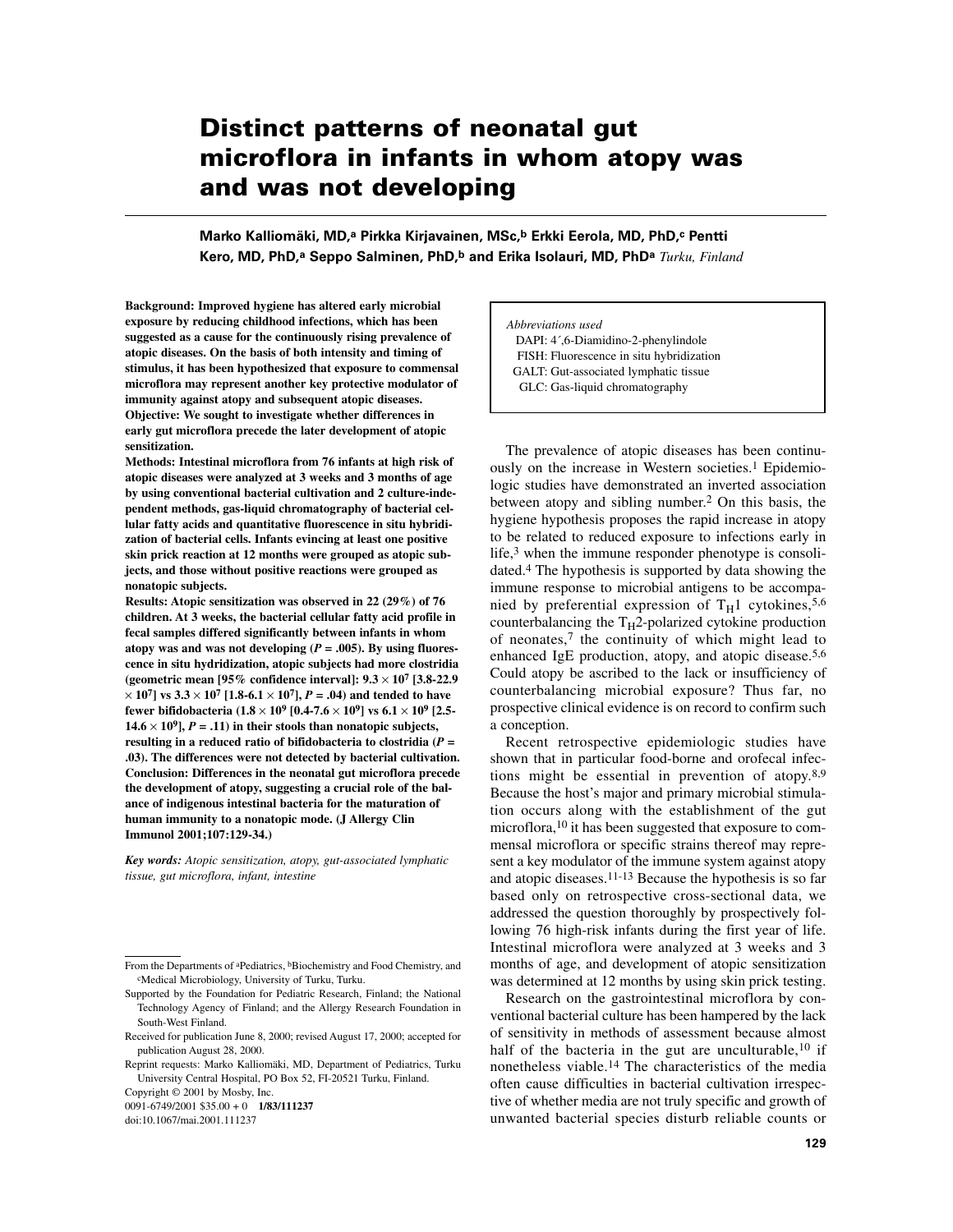media are so specific that only certain strains of a bacterial group grow on the plates.15 To verify the hypothesis, we therefore used, in addition to bacterial cultivation, 2 culture-independent methods, gas-liquid chromatography (GLC) of bacterial cellular fatty acids<sup>16</sup> and quantitative fluorescence in situ hybridization (FISH) of bacterial cells,14,17 to characterize the gut microflora in infants in whom atopy later did or did not develop.

# **METHODS Subjects and study design**

One inclusion criterion for the study was a family history of atopic disease (ie, one or more family members [mother, father, and/or older sibling] with atopic eczema, allergic rhinitis, or asthma). Families were recruited in antenatal clinics in the city of Turku (population, 170,000). The study cohort comprised 76 volunteer families with 76 newborn infants. In this study population 30 (39%) of 76 infants had one and 46 (61%) of 76 had several first-degree family members with atopic disease. The infants were born between the thirty-sixth and forty-second weeks of gestation (mean, 40 weeks). They were clinically examined at the ages of 2 days, 3 weeks, and 3, 6, and 12 months. Any signs and symptoms of atopic disease were recorded. Atopic sensitization at the age of 12 months, evaluated by skin prick testing, was taken as the primary endpoint. Infants were considered to be atopic if they evinced at least one positive reaction to the antigens tested, whereas those without positive reaction were considered to be nonatopic. Double-blind, placebocontrolled, cow's milk challenges were applied when symptoms, clinical signs, or skin prick test responses were suggestive of cow's milk allergy.

The study was approved by the Committees on Ethical Practice in Turku University Central Hospital and the Health Office of the city of Turku. Written informed consent was obtained from the children's parents.

## **Diagnosis of atopy**

Atopic sensitization was evaluated by skin prick testing, as previously described.18 Reactions were read at 10 minutes, and half of the histamine dihydrochloride (10 mg/mL; ALK Abelló, Horsholm, Denmark) reaction sizes (2+) or more was recorded as positive on the condition that the mean diameter of the wheal was at least 3 mm, and the negative control (ALK) at the same time was 0 mm. Antigens tested included milk, wheat, and rye flours diluted both 1:10 (wt/vol) with 0.9% (wt/vol) sodium chloride; gliadin diluted 1:1000 (wt/vol) with 0.9% (wt/vol) sodium chloride; banana, potato, carrot (3 last mentioned by prick-prick technique), egg white, cod, soybean, birch, a mixture of 6 local grasses, cat, dog, and *Dermatophagoides pteronyssinus* allergen Der p 1 (all 13 from ALK); and latex (Stallergens, France). The diagnosis of atopic dermatitis was based on criteria previously described.19 Briefly, atopic dermatitis was confirmed if the following 3 major features were detected: pruritus, typical morphology and distribution, and chronic dermatitis (duration of 1 month or longer). The diagnosis of cow's milk allergy was based on an unambiguous relationship between ingestion of cow's milk and clinical symptoms (ie, the symptoms disappeared after elimination of cow's milk from the diet), and an unequivocal relapse occurred in a double-blind, placebo-controlled, cow's milk challenge. This challenge was carried out as described elsewhere.18

## **Cultivation of stool samples**

A fecal sample from the infant was taken either by nursing staff at a scheduled visit or immediately before it by parents. In the latter case, the sample was stored at 4°C and delivered to the hospital within 24 hours for immediate cultivation. A stool sample was obtained from 71 infants at the age of 20 days (18-21 days) and from 69 infants at the age of 14 weeks (13-14 weeks). The rest of the sample was immediately frozen and stored at –20°C until analyzed with GLC and FISH. No quantitative culture methods were used. The bacteria were cultured on 6 different freshly prepared media: blood agar (Pronadisa, Madrid, Spain) for gram-negative rods; agar (Leiras, Turku, Finland) supplemented with mycological peptone (Oxoid, Basingstoke, United Kingdom) and glucose for yeasts and fungi; bile eskulin azide agar (Difco, Detroit, Mich) for enterococci; blood agar (Pronadisa) supplemented with glucose, yeast extract (LAB M, Bury, United Kingdom), L-cysteine HCl (Merck, Darmstadt, Germany), metadion (Merck), and neomycin sulfate (Sigma, St Louis, Mo) for anaerobes; *Clostridium difficile* Agar (Oxoid) supplemented with hemin (Sigma), neutralred (Merck), D-cycloserine (Sigma), egg, and cefoxitin (MSD, Haarlem, the Netherlands) for *Clostridium difficile*; and Rogosa SL agar (Difco) for *Lactobacillus*-like bacteria. The first 3 media were incubated aerobically and the last 3 were incubated anaerobically at 35°C for 48 hours. Subsequently, identification of different species was made according to their growth on selective media, colonies, color, and cell morphology.

## **GLC of bacterial fatty acids**

The method has previously been described in more detail.16 After separation of bacterial material from fecal vegetable fibers and free fatty acids, the sample was remixed and allowed to sediment for 15 minutes. Thereafter, the bacterial component was isolated by centrifuging at 1000*g* for 15 minutes at room temperature and removing the supernatant. The collected bacterial mass was saponified and methylated. The methylated fatty acids were then extracted with ethyl ether and hexane. GLC analysis was performed with an HP5890A gas chromatograph (Hewlett-Packard) and an Ultra 2004-11-09B fused silica capillary column (0.2 mm by 25 m; cross-linked 5% phenylmethyl silicone; Hewlett-Packard). A recently developed computerized bacterial identification program was used to analyze the GLC profiles of the fecal samples.16 The analysis was based on the correlation and cluster analysis of the fatty acid spectra of individual samples. All peaks of individual fatty acids in the chromatograms were used in comparisons.

## **FISH of bacterial cells**

Fecal samples were suspended in 0.1 mol/L PBS (pH 7.0) to give a final concentration of 10% (wt/vol). The slurries were homogenized and centrifuged at low power (250*g* for 2 minutes) to remove particulate matter. Bacterial cells were fixed, and FISH was performed as previously described.17 In brief, cells were fixed overnight in 4% (vol/vol) paraformaldehyde at 4°C, washed twice in PBS, and stored at –20°C in a PBS/ethanol (1:1) solution. Subsamples of the fixed cells were hybridized overnight in hybridization buffer with 5 ng·µL–1 Cy3 indocarbocyanin-labeled oligonucleotide probe. Probes included were Bac303 (CCAATGTGGGGGACCTT)20 specific for bacteroides, Bif164 (CATCCGGCATTACCACCC)17 for bifidobacteria, His150 (TTATGCGGTATTAA TCT(C/T)CCTTT)<sup>21</sup> for clostridia, and Lab158 (GGTATTAGCA(T/C)CTGTTTCCA)22 for lactobacilli and enterococci (sequence  $5' \rightarrow 3'$ ). Total cell numbers were counted by using a nucleic acid stain 4´,6-diamidino-2 phenylindole. Cells were washed with the hybridization buffer, filtered through a 0.2-µm polycarbonate filter (Millipore Corporation, Bedford, Mass) and mounted on a slide with SlowFade (Molecular Probes Inc, Eugene, Ore). They were counted visually by using a Leica Laborlux D epifluorescence microscope mounted with Cy3 and 4´,6-diamidino-2-phenylindole specific filters. Fifteen microscopic fields were counted per assay.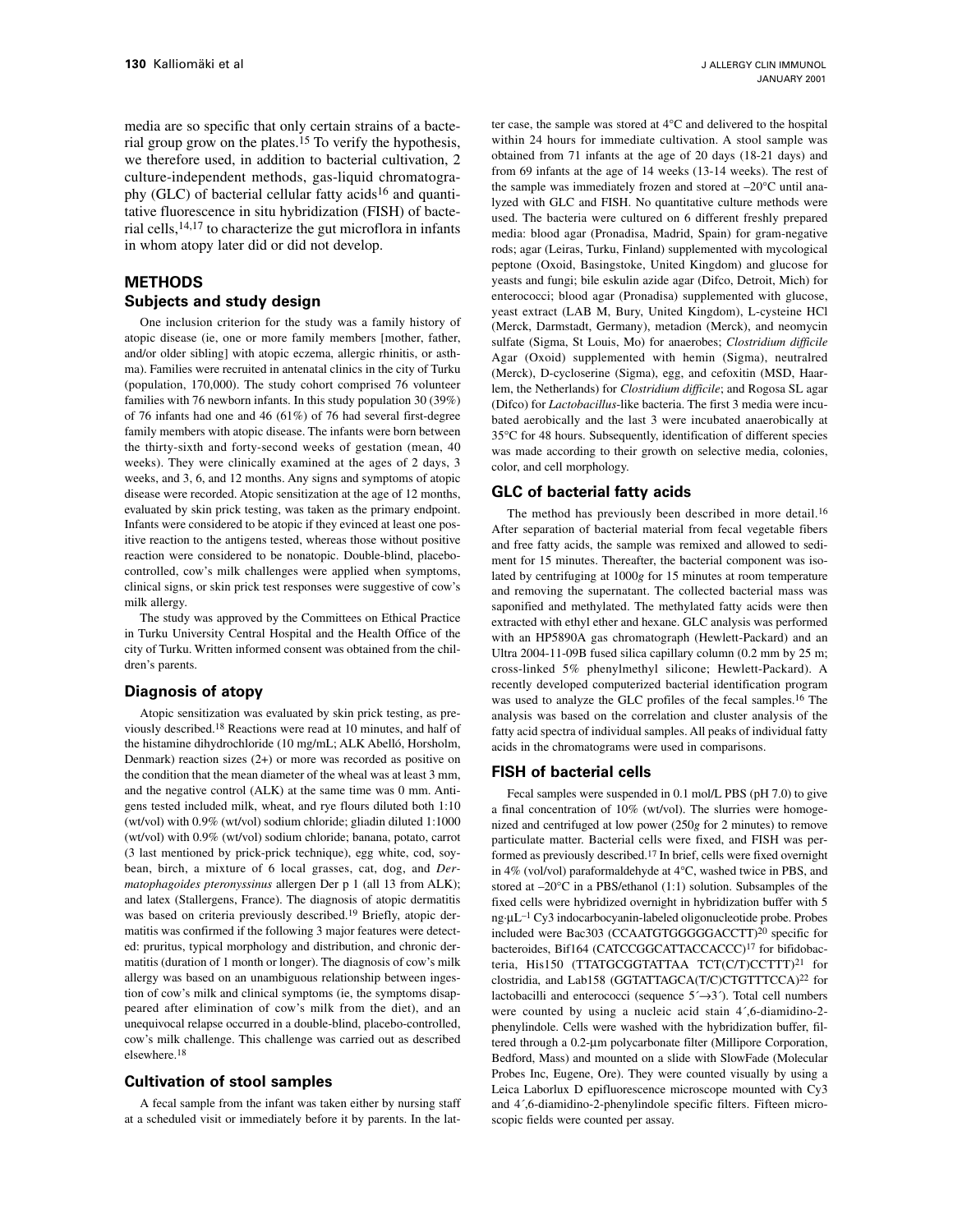

**FIG 1.** Relative similarities of bacterial fatty acid profiles in fecal samples analyzed by using GLC between samples from atopic and nonatopic subjects at 3 weeks and 3 months. *Column* represents means ± SD. The analysis of the GLC data was based on paired comparisons between individual samples and calculation of similarity indices between them. Similarity indices were presented as correlation matrices and further analyzed by using weighted paired-group cluster analysis of arithmetic means. See the "Methods" section for detailed description of the analysis.

#### **Statistics**

Because of skewed distribution, data of FISH of bacterial cells are expressed as geometric means with 95% confidence intervals after logarithmic (log) transformation. Unpaired *t* tests were applied to compare values between the groups. The  $\chi^2$  test was used to compare proportions between the groups. The entire analysis of the GLC data was based on paired comparisons between individual samples and calculation of similarity indices between them. Similarity indices were presented as correlation matrices and further analyzed by a weighted paired-group cluster analysis of arithmetic means.23 The fecal samples were divided into 4 different groups for analysis of the results of GLC of bacterial cellular fatty acids according to the atopic status of the infant (atopic vs nonatopic) and sampling time (age, 3 weeks vs 3 months). Statistical significance between atopic and nonatopic subjects at different time points was calculated by comparing the variation in fatty acid profiles within the groups to that between the groups. The within-group variation was determined by calculating the mean  $\pm$  SD of the similarity indices of all paired comparisons within the group. That between the different groups was obtained by calculating the mean  $\pm$  SD of all paired similarity indices between samples in both groups. Subsequently, the intergroup variation was compared with that within the groups by calculating a *z* value, as previously described.<sup>23</sup> The *z* value was used to determine the *P* value by means of a *z* table. A *P* value of less than .05 was considered statistically significant.

# **RESULTS Development of atopy**

At the age of 12 months, atopic sensitization was observed in 22 (29%) of 76 children. Skin prick test reactivity to egg, cow's milk, wheat, cat, and latex was seen in 19 (86%) of 22, 5 (23%) of 22, 3 (14%) of 22, 2 (9%) of 22, and 1 (5%) of 22 atopic subjects, respectively. No skin prick reactivity to any other antigen tested was seen. Five atopic subjects were polysensitized; that is, they evinced positive skin prick test reactivity to at least 2 different antigens. Half of the atopic subjects, 11 (50%) of 22, manifested atopic dermatitis, and 9 (41%) of 22 were allergic to cow's milk, as diagnosed by using doubleblind, placebo-controlled, cow's milk challenge.

A maternal atopic history was observed in 19 (86%) of 22 atopic subjects and 45 (83%) of 54 nonatopic subjects  $(P = .74)$ . Atopic and nonatopic subjects were comparable for birth characteristics: length ( $P = .24$ ), weight ( $P = .94$ ), and head circumference  $(P = .98)$ , data not shown). At the ages of 3 weeks and 3 months, dietary characteristics were comparable between atopic and nonatopic subjects (Table I).

## **Neonatal gastrointestinal microflora**

By 3 weeks, 3 (6%) of 54 nonatopic subjects but none of the atopic subjects had received a course of antibiotics  $(P = .26)$ . There was a statistically significant difference in the bacterial cellular fatty acid profile of stool samples (*P* = .005, Fig 1) between infants in whom atopy was and was not developing, which was not detected by use of bacterial cultivation (Table II). To detect the bacteria possibly responsible for the discrepancy, FISH of fecal bacteria was applied to the remaining 29 fecal samples. The results demonstrated that the ratio of bifidobacteria to clostridia was reduced in atopic subjects (geometric mean [95% confidence interval]: 19 [3-122]) compared with that in nonatopic subjects  $(185 [57-604], P = .03)$ . The difference was caused by a tendency toward lower counts of bifidobacteria and higher counts of clostridia in atopic subjects (Table III).

# **Gastrointestinal microflora at the age of 3 months**

There were no statistically significant differences in gut microflora between infants in whom atopy was and was not developing at the age of 3 months. The respective bacterial cellular fatty acid spectra were comparable (Fig 1). Nor did results of bacterial cultivation differ between the groups, although nonatopic subjects tended to have yeasts in their stools more frequently than atopic subjects (Table II). After omitting the infants who had received a course of antibiotics, this tendency was reduced (4/40 [10%] vs 0/20, respectively; *P* = .14).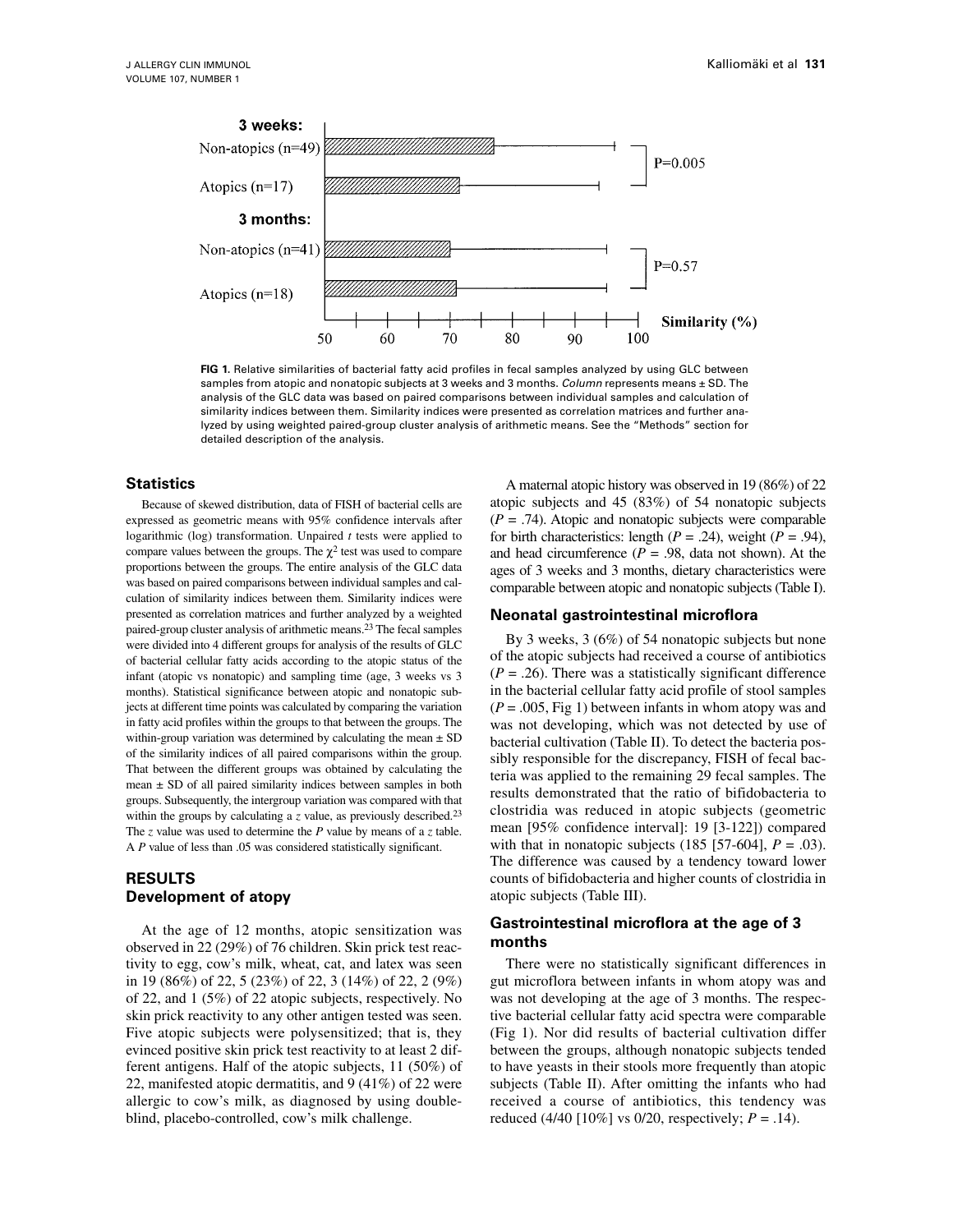| <b>TABLE I.</b> Dietary characteristics in infants at 3 weeks and 3 months |  |  |  |  |  |
|----------------------------------------------------------------------------|--|--|--|--|--|
|----------------------------------------------------------------------------|--|--|--|--|--|

|                            | Atopic subjects <sup>*</sup> ( $n = 22$ ) | Nonatopic subjects <sup>*</sup> ( $n = 54$ ) |
|----------------------------|-------------------------------------------|----------------------------------------------|
| $3 \text{ w} \text{k}^+$   |                                           |                                              |
| Exclusively breast-fed     | 16/22 (73%)                               | 37/54 (68%)                                  |
| Breast-fed and formula-fed | 6/22(27%)                                 | 15/54 (28%)                                  |
| Formula-fed                | 0/22                                      | 2/54(4%)                                     |
| $3 \text{ mo}^{\ddagger}$  |                                           |                                              |
| Exclusively breast-fed     | $11/22(50\%)$                             | 29/54 (54%)                                  |
| Breast-fed and formula-fed | 6/22(27%)                                 | 14/54 (26%)                                  |
| Formula-fed                | 5/22(23%)                                 | 11/54(20%)                                   |

Values are numbers (percentages) of infants exclusively breast-fed, both breast-fed and formula-fed, or solely formula-fed.

\*Infants with at least one positive reaction in skin prick testing at 12 months were considered atopic, and those without positive reactions were considered nonatopic.  $\dagger P = .65$  and  $\dagger P = .95$ ,  $\chi^2$  test (atopic vs nonatopic subjects).

| <b>TABLE II.</b> Cultured fecal microflora in infants at 3 weeks and 3 months |  |  |  |
|-------------------------------------------------------------------------------|--|--|--|
|-------------------------------------------------------------------------------|--|--|--|

|                                 | Yeasts and fungi* | Gram-negative rods* | Anaerobics* | Clostridium difficile* | Lactobacilli* | Enterococci* |
|---------------------------------|-------------------|---------------------|-------------|------------------------|---------------|--------------|
| $3 \text{ wk}$                  |                   |                     |             |                        |               |              |
| Atopic subjects <sup>†</sup>    | 0/20              | 15/20               | 18/20       | 0/20                   | 16/20         | 18/20        |
| Nonatopic subjects <sup>†</sup> | 2/51              | 39/51               | 45/51       | 2/51                   | 41/51         | 45/51        |
| $\chi^2$ Test                   | 0.37              | 0.90                | 0.83        | 0.37                   | 0.97          | 0.83         |
| $3 \text{ mo}$                  |                   |                     |             |                        |               |              |
| Atopic subjects <sup>†</sup>    | 0/20              | 20/20               | 18/20       | 1/20                   | 18/20         | 20/20        |
| Nonatopic subjects <sup>†</sup> | 7/49              | 45/49               | 40/49       | 6/49                   | 44/49         | 47/49        |
| $\chi^2$ Test                   | 0.07              | 0.19                | 0.39        | 0.37                   | 0.98          | 0.36         |

\*Numbers in columns represent the number of infants having yeasts and fungi/bacterium-bacteria in fecal samples analyzed by cultivation.

†Infants with at least one positive reaction in skin prick testing at 12 months were considered atopic, and those without positive reactions were considered nonatopic.

| <b>TABLE III.</b> Bacterial counts in fecal samples analyzed by means of FISH at the age of 3 weeks |  |  |
|-----------------------------------------------------------------------------------------------------|--|--|
|-----------------------------------------------------------------------------------------------------|--|--|

|                                                          | Atopic subjects <sup>*</sup> ( $n = 12$ ) | Nonatopic subjects <sup>*</sup> ( $n = 17$ ) | Unpaired t test <sup>#</sup> |
|----------------------------------------------------------|-------------------------------------------|----------------------------------------------|------------------------------|
| Clostridia <sup>†</sup> $(\times 10^7)$                  | $9.3(3.8-22.9)$                           | $3.3(1.8-6.1)$                               | .04                          |
| Bifidobacteria <sup>†</sup> ( $\times$ 10 <sup>9</sup> ) | $1.8(0.4-7.6)$                            | $6.1(2.5-14.6)$                              | .11                          |
| Lactobacilli/enterococci <sup>†</sup> $(\times 10^8)$    | $2.4(1.1-5.2)$                            | $3.4(1.5-7.6)$                               | .53                          |
| Bacteroides <sup>†</sup> $(\times 10^8)$                 | $1.1(0.3-4.4)$                            | $0.5(0.2-1.4)$                               | .30                          |
| Total cell count <sup>†</sup> $(\times 10^9)$            | $8.9(4.0-19.4)$                           | $9.6(5.3-17.3)$                              | .87                          |

\*Infants with at least one positive reaction in skin prick testing at 12 months were considered atopic, and those without positive reactions were considered nonatopic.

†Geometric mean (95% confidence interval) of fecal number of bacteria per gram.

‡Unpaired *t* test was applied after logarithmic transformation of bacterial counts.

# **DISCUSSION**

The data obtained here demonstrate for the first time that differences in gut microflora precede the development of atopy and characterize the difference as a reduced ratio of bifidobacteria to clostridia at neonatal age.

At birth, the gastrointestinal tract of the newborn is sterile, and the evolution of gut-associated lymphoid tissue (GALT) is in its infancy. During the first years of life, an adult-type pattern of stable indigenous gut microflora is established24 concomitantly with the development of GALT in the most important effector organ of the adaptive immune system.25 The successful maturation of the gut mucosal immune system requires constant microbial stimulus from the developing gastrointestinal microflora. Numerous experimental studies have shown that the lack or inadequacy of such a stimulus results in decreased intestinal surface area, altered mucosal enzyme patterns, defects in the nonimmunologic barrier of the intestine, reduced capacity for inflammatory responses, a defective mucosal IgA system,10,25-27 and abrogation of oral tolerance28 unresponsiveness to nonpathogenic antigens previously encountered on mucosal surfaces.

A recent study reported that oral tolerance was achieved in germ-free mice only if the intestinal microflora was reconstituted with bifidobacteria during the neonatal period.<sup>28</sup> The findings in the present study provide the first clinical demonstration of the potential crucial regulatory role of the neonatal gut microflora for the development of protective mechanisms against atopy. It is tempting to speculate on the extension of the hygiene hypothesis: the very early commensals in gut microflora might provide essential initial priming signals against atopy, which are further strengthened by environmental microbes later in life.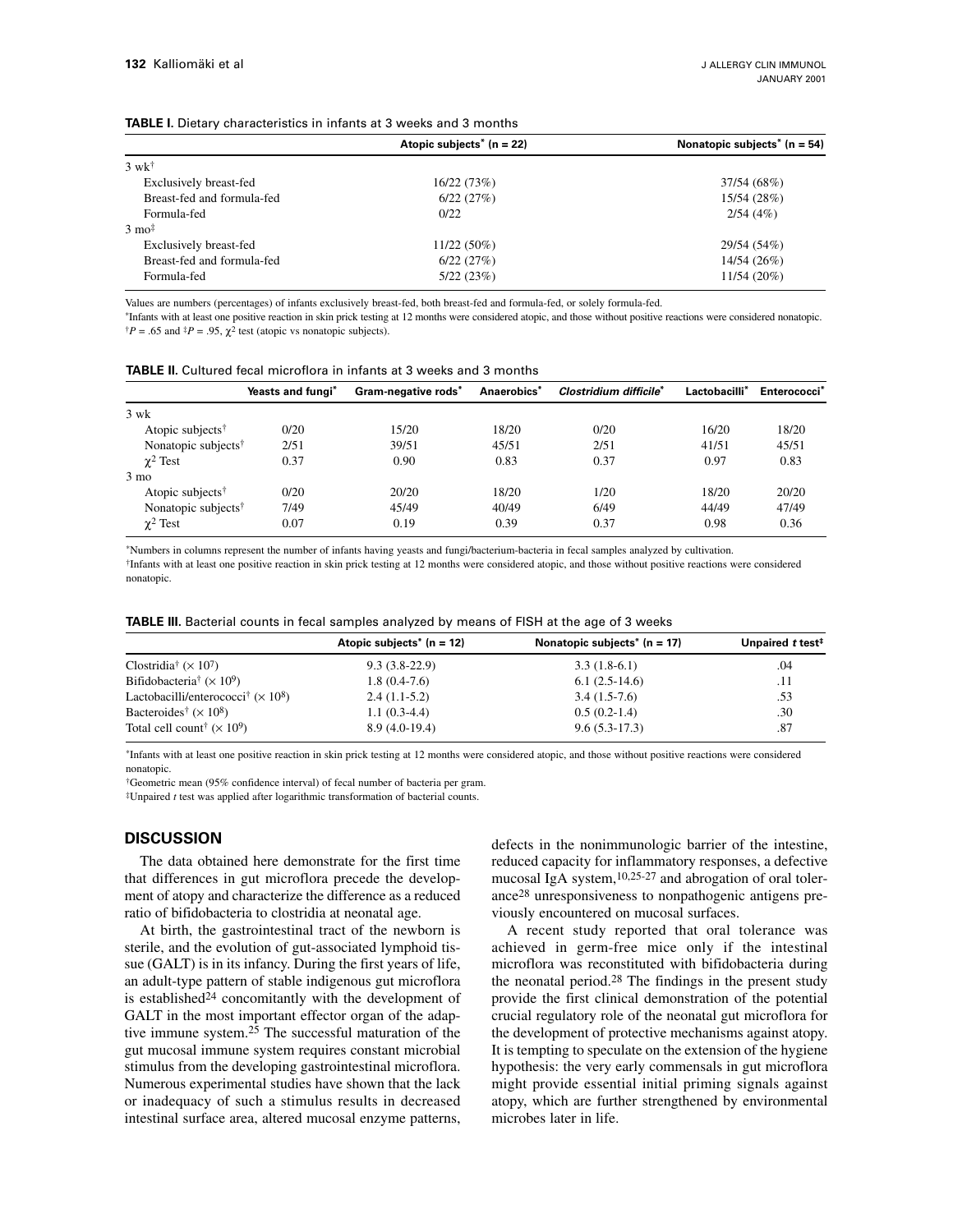Although the exact mechanisms responsible for the protective effect remain to be elucidated, recent studies suggest that the favorable effect of the gut microflora on oral tolerance, and more generally against enhanced  $T_H$ 2 activity, may be at least partly mediated by 2 structural components of bacteria, the lipopolysaccharide portion of gram-negative bacteria,3 and a specified CpG motif in bacterial DNA,<sup>29</sup> which promote  $T_H1$ -dominant immune responses.  $T_H1$  immunity is further strengthened by immune responses induced by microbes in the gut, including yeasts and fungi,30 and by microflora bacteria eliciting the production of antiinflammatory cytokines (eg, IL-10 and transforming growth factor [TGF]  $β$ ).<sup>31,32</sup>

The classical bacteriologic culture methods have proved insensitive in studying changes in the gut microflora,10 and new approaches are clearly needed to improve our knowledge of gut microbial diversity, which in cells exceeds that in the body by a factor of 10.10 The cellular fatty acids analyzed by GLC are structural components of bacterial cell membranes, and each bacterial species has its own unique fatty acid composition. In a fecal sample the fatty acid profile represents all the bacteria present in the sample, thus allowing sensitive comparison of different samples.23 In a previous study the profile of human fecal microflora was altered by an uncooked vegan diet, as analyzed by GLC of bacterial cellular fatty acids, whereas conventional quantitative bacterial culture did not detect any significant change in the same samples.33 FISH of bacterial cells uses specific 16S rRNAbased oligonucleotide probes to enumerate all bacteria, culturable or not, in stool samples. $14,17$  Previous studies have shown approximately 10-fold differences in the number of bacteria detected, depending on whether FISH or classical bacterial cultivation are used in analysis.17,21 A recent study concluded that the molecular 16S rRNA-based techniques, as FISH in this study, provide more accurate quantitative data on gut microflora in newborns than do conventional culture techniques.34 The introduction of these culture-independent methods may thus offer new sensitive tools for the study of host-microbe interactions operative in the development of both physiologic immunity and disordered states.

Neonatal intestinal microflora changes precede the development of atopic sensitization during infancy. This finding calls for further research to characterize the mechanisms by which specific intestinal microbes interact with the development of GALT at an early age. Studies are also needed to improve our understanding of the myriad factors interfering in the bacterial colonization of human subjects in economically developed countries9,13,35 and of their effect on the recent rapid increase in the frequency of the diseases of the modern world, one of which is allergy.

We thank Ms Satu Sivula, Ms Kirsti Tuomela, and Ms Marjo-Riitta Teräsjärvi for technical assistance and Ms Johanna Hvitfelt-Koskelainen for skin prick testing.

#### **REFERENCES**

- 1. von Mutius E. The rising trends in asthma and allergic disease. Clin Exp Allergy 1998;28(Suppl 5):45-9.
- 2. Strachan DP. Hay fever, hygiene, and household size. BMJ 1989;299:1259-60.
- 3. Martinez FD, Holt PG. Role of microbial burden in aetiology of allergy and asthma. Lancet 1999;354(Suppl 2):12-5.
- 4. Prescott SL, Macaubas C, Smallacombe T, Holt BJ, Sly PD, Holt PG. Development of allergen-specific T-cell memory in atopic and normal children. Lancet 1999;353:196-200.
- 5. Romagnani S. The Th1/Th2 paradigm and allergic disorders. Allergy 1998;53:12-5.
- 6. Erb KJ. Atopic disorders: a default pathway in the absence of infection? Immunol Today 1999;20:317-22.
- 7. Prescott SL, Macaubas C, Holt BJ, Smallacombe TB, Loh R, Sly PD, et al. Transplacental priming of the human immune system to environmental allergens: universal skewing of initial T cell responses toward the Th2 cytokine profile. J Immunol 1998;160:4730-7.
- 8. Matricardi PM, Rosmini F, Ferrigno L, Nisini R, Rapicetta M, Chionne P, et al. Cross-sectional retrospective study of prevalence of atopy among Italian military students with antibodies against hepatitis A virus. BMJ 1997;314:999-1003.
- 9. Matricardi PM, Rosmini F, Riondino S, Frotini M, Ferrigno L, Rapicetta M, et al. Exposure to foodborne and orofecal microbes versus airborne viruses in relation to atopy and allergic asthma: epidemiological study. BMJ 2000;320:412-7.
- 10. Berg RD. The indigenous gastrointestinal microflora. Trends Microbiol 1996;4:430-5.
- 11. Sütas Y, Hurme M, Isolauri E. Down-regulation of anti-CD3 antibody induced IL-4 production by bovine caseins hydrolysed with *Lactobacillus* GG-derived enzymes. Scand J Immunol 1996;43:687-9.
- 12. Björksten B. The intrauterine and postnatal environments. J Allergy Clin Immunol 1999;104:1119-27.
- 13. Isolauri E, Grönlund MM, Salminen S, Arvilommi H. Why don't we bud? J Pediatr Gastroenterol Nutr 2000;30:214-6.
- 14. Amann RI, Ludwig W, Schleifer KH. Phylogenetic identification and in situ detection of individual microbial cells without cultivation. Microbiol Rev 1995;59:143-69.
- 15. Nelson GM, George SE. Comparison of media for selection and enumeration of mouse fecal flora populations. J Microbiol Methods 1995;22:293-300.
- 16. Eerola E, Lehtonen OP. Optimal data processing procedure for automatic bacterial identification by gas-liquid chromatography of cellular fatty acids. J Clin Microbiol 1988;26:1745-53.
- 17. Langendijk PS, Schut F, Jansen GJ, Raangs GC, Kamphuis GR, Wilkinson MH, et al. Quantitative fluorescence in situ hybridization of *Bifidobacterium* spp. with genus-specific 16S rRNA-targeted probes and its application in fecal samples. Appl Environ Microbiol 1995;61:3069-75.
- 18. Kalliomäki M, Ouwehand A, Arvilommi H, Kero P, Isolauri E. Transforming growth factor-beta in breast milk: a potential regulator of atopic disease at an early age. J Allergy Clin Immunol 1999;104:1251-7.
- 19. Hanifin JM. Atopic dermatitis in infants and children. Pediatr Clin North Am 1991;38:763-89.
- 20. Manz W, Amann R, Ludwig W, Vancanneyt M, Schleifer KH. Application of a suite of 16S rRNA-specific oligonucleotide probes designed to investigate bacteria of the phylum cytophaga-flavobacter-bacteroides in the natural environment. Microbiology 1996;142:1097-106.
- 21. Harmsen HJ, Gibson GR, Elfferich P, Raangs GC, Wildeboer-Veloo AC, Argaiz A, et al. Comparison of viable cell counts and fluorescence in situ hybridization using specific rRNA-based probes for the quantification of human fecal bacteria. FEMS Microbiol Lett 2000;183:125-9.
- 22. Harmsen HJ, Elfferich P, Schut F, Welling GW. A 16S rRNA-targeted probe for detection of lactobacilli and enterococci in faecal samples by fluorescent in situ hybridization. Microbial Ecol Health Dis 1999;11:3-12.
- 23. Peltonen R, Kjeldsen-Kragh J, Haugen M, Tuominen J, Toivanen P, Forre O, et al. Changes of faecal flora in rheumatoid arthritis during fasting and one-year vegetarian diet. Br J Rheumatol 1994;33:638-43.
- 24. Mackie R, Sghir A, Gaskins HR. Developmental microbial ecology of the neonatal gastrointestinal tract. Am J Clin Nutr 1999;69(Suppl):1035-45.
- 25. Brandtzaeg P. Development of the mucosal immune system in humans. In: Bindels JG, Goedhart AC, Visser HKA, eds. Recent developments in infant nutrition. Great Britain: Kluwer Academic Publishers; 1996. p. 349-76.